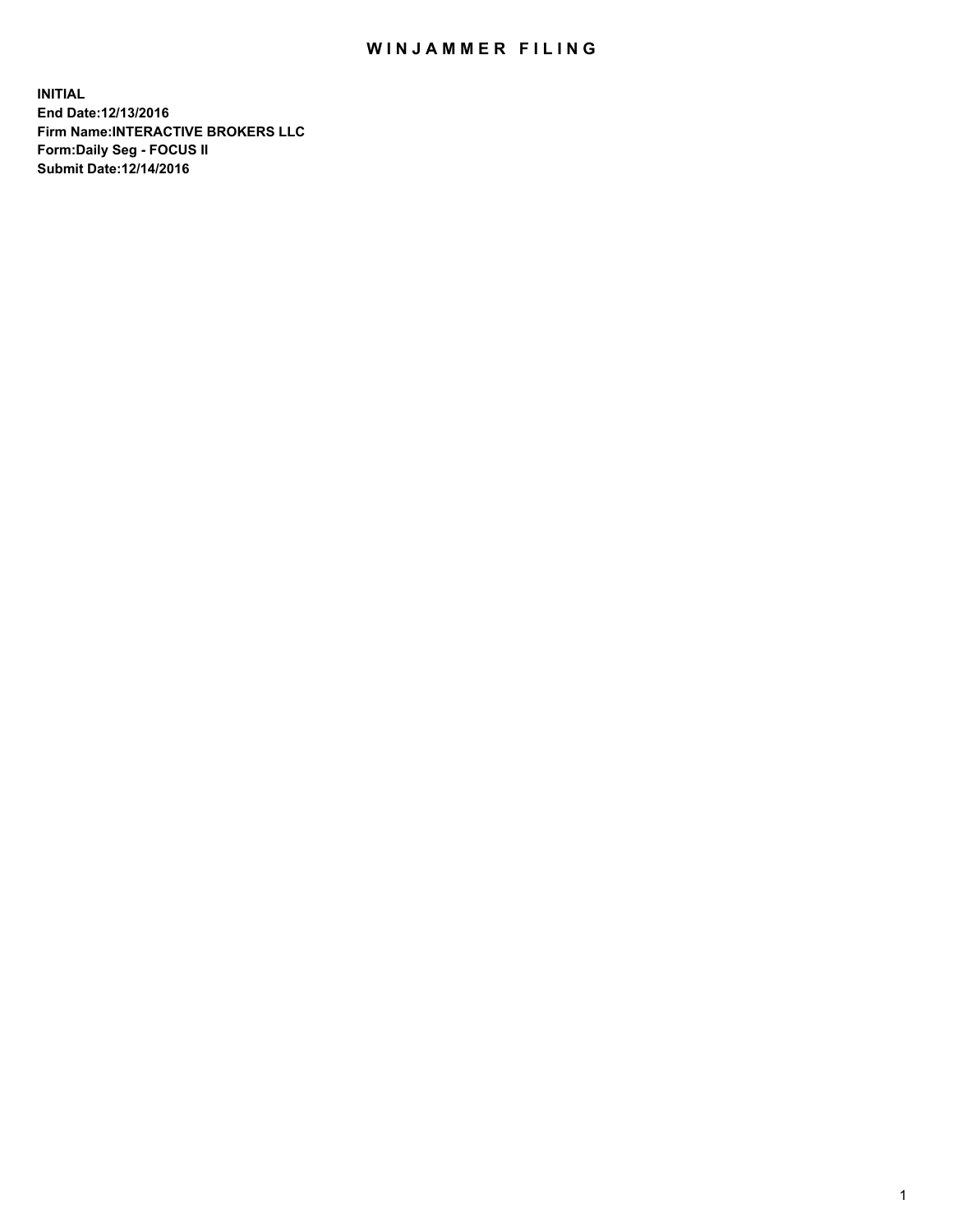## **INITIAL End Date:12/13/2016 Firm Name:INTERACTIVE BROKERS LLC Form:Daily Seg - FOCUS II Submit Date:12/14/2016 Daily Segregation - Cover Page**

| Name of Company<br><b>Contact Name</b><br><b>Contact Phone Number</b><br><b>Contact Email Address</b>                                                                                                                                                                                                                         | <b>INTERACTIVE BROKERS LLC</b><br><b>James Menicucci</b><br>203-618-8085<br><u>jmenicucci@interactivebrokers.c</u><br>om |
|-------------------------------------------------------------------------------------------------------------------------------------------------------------------------------------------------------------------------------------------------------------------------------------------------------------------------------|--------------------------------------------------------------------------------------------------------------------------|
| FCM's Customer Segregated Funds Residual Interest Target (choose one):<br>a. Minimum dollar amount: ; or<br>b. Minimum percentage of customer segregated funds required:%; or<br>c. Dollar amount range between: and; or<br>d. Percentage range of customer segregated funds required between:% and%.                         | $\overline{\mathbf{0}}$<br>0<br><u>155,000,000 245,000,000</u><br>0 <sub>0</sub>                                         |
| FCM's Customer Secured Amount Funds Residual Interest Target (choose one):<br>a. Minimum dollar amount: ; or<br>b. Minimum percentage of customer secured funds required:%; or<br>c. Dollar amount range between: and; or<br>d. Percentage range of customer secured funds required between: % and %.                         | $\overline{\mathbf{0}}$<br>0<br>80,000,000 120,000,000<br>0 <sub>0</sub>                                                 |
| FCM's Cleared Swaps Customer Collateral Residual Interest Target (choose one):<br>a. Minimum dollar amount: ; or<br>b. Minimum percentage of cleared swaps customer collateral required:%; or<br>c. Dollar amount range between: and; or<br>d. Percentage range of cleared swaps customer collateral required between:% and%. | $\overline{\mathbf{0}}$<br>$\overline{\mathbf{0}}$<br>0 <sub>0</sub><br>00                                               |

Attach supporting documents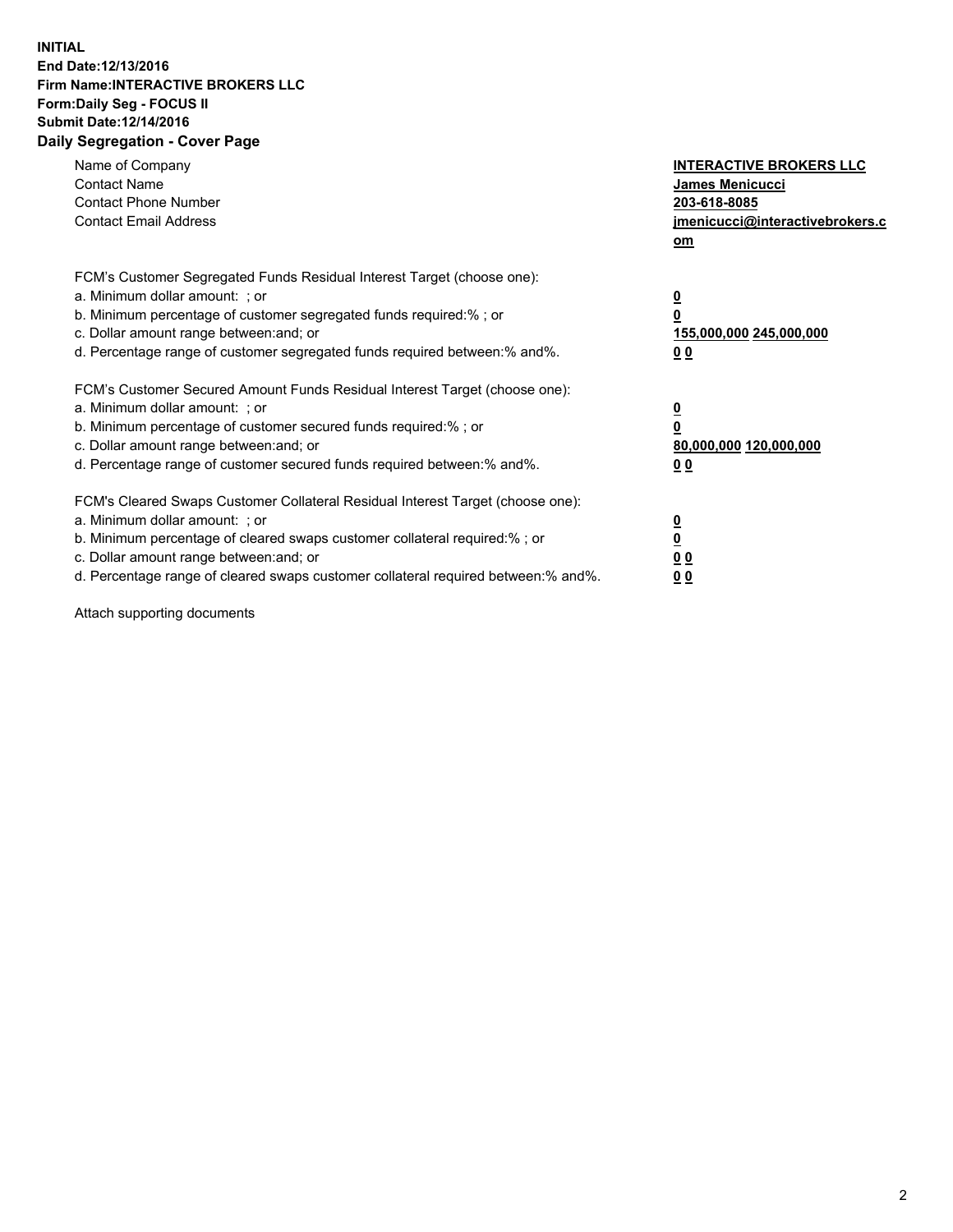## **INITIAL End Date:12/13/2016 Firm Name:INTERACTIVE BROKERS LLC Form:Daily Seg - FOCUS II Submit Date:12/14/2016 Daily Segregation - Secured Amounts**

|     | Daily Jegiegation - Jeculeu Alliounts                                                                        |                                  |
|-----|--------------------------------------------------------------------------------------------------------------|----------------------------------|
|     | Foreign Futures and Foreign Options Secured Amounts                                                          |                                  |
|     | Amount required to be set aside pursuant to law, rule or regulation of a foreign                             | $0$ [7305]                       |
|     | government or a rule of a self-regulatory organization authorized thereunder                                 |                                  |
| 1.  | Net ledger balance - Foreign Futures and Foreign Option Trading - All Customers                              |                                  |
|     | A. Cash                                                                                                      | 1,572,746,548 [7315]             |
|     | B. Securities (at market)                                                                                    | $0$ [7317]                       |
| 2.  | Net unrealized profit (loss) in open futures contracts traded on a foreign board of trade                    | -1,213,269,584 [7325]            |
| 3.  | Exchange traded options                                                                                      |                                  |
|     | a. Market value of open option contracts purchased on a foreign board of trade                               | 465,700 [7335]                   |
|     | b. Market value of open contracts granted (sold) on a foreign board of trade                                 | $-36,064$ [7337]                 |
| 4.  | Net equity (deficit) (add lines 1. 2. and 3.)                                                                | 359,906,600 [7345]               |
| 5.  | Account liquidating to a deficit and account with a debit balances - gross amount                            | 1,156,422 [7351]                 |
|     |                                                                                                              |                                  |
| 6.  | Less: amount offset by customer owned securities                                                             | 0 [7352] 1,156,422 [7354]        |
|     | Amount required to be set aside as the secured amount - Net Liquidating Equity<br>Method (add lines 4 and 5) | 361,063,022 [7355]               |
| 7.  |                                                                                                              |                                  |
|     | Greater of amount required to be set aside pursuant to foreign jurisdiction (above) or line<br>6.            | 361,063,022 [7360]               |
|     | FUNDS DEPOSITED IN SEPARATE REGULATION 30.7 ACCOUNTS                                                         |                                  |
| 1.  | Cash in banks                                                                                                |                                  |
|     | A. Banks located in the United States                                                                        |                                  |
|     |                                                                                                              | $0$ [7500]                       |
| 2.  | B. Other banks qualified under Regulation 30.7<br>Securities                                                 | 0 [7520] 0 [7530]                |
|     | A. In safekeeping with banks located in the United States                                                    |                                  |
|     |                                                                                                              | 409,038,003 [7540]               |
| 3.  | B. In safekeeping with other banks qualified under Regulation 30.7                                           | 0 [7560] 409,038,003 [7570]      |
|     | Equities with registered futures commission merchants                                                        |                                  |
|     | A. Cash                                                                                                      | $0$ [7580]                       |
|     | <b>B.</b> Securities                                                                                         | $0$ [7590]                       |
|     | C. Unrealized gain (loss) on open futures contracts                                                          | $0$ [7600]                       |
|     | D. Value of long option contracts                                                                            | $0$ [7610]                       |
|     | E. Value of short option contracts                                                                           | 0 [7615] 0 [7620]                |
| 4.  | Amounts held by clearing organizations of foreign boards of trade                                            |                                  |
|     | A. Cash                                                                                                      | $0$ [7640]                       |
|     | <b>B.</b> Securities                                                                                         | $0$ [7650]                       |
|     | C. Amount due to (from) clearing organization - daily variation                                              | $0$ [7660]                       |
|     | D. Value of long option contracts                                                                            | $0$ [7670]                       |
|     | E. Value of short option contracts                                                                           | 0 [7675] 0 [7680]                |
| 5.  | Amounts held by members of foreign boards of trade                                                           |                                  |
|     | A. Cash                                                                                                      | 68,540,932 [7700]                |
|     | <b>B.</b> Securities                                                                                         | $0$ [7710]                       |
|     | C. Unrealized gain (loss) on open futures contracts                                                          | 7,932,306 [7720]                 |
|     | D. Value of long option contracts                                                                            | 465,699 [7730]                   |
|     | E. Value of short option contracts                                                                           | -36,063 [7735] 76,902,874 [7740] |
| 6.  | Amounts with other depositories designated by a foreign board of trade                                       | 0 [7760]                         |
| 7.  | Segregated funds on hand                                                                                     | $0$ [7765]                       |
| 8.  | Total funds in separate section 30.7 accounts                                                                | 485,940,877 [7770]               |
| 9.  | Excess (deficiency) Set Aside for Secured Amount (subtract line 7 Secured Statement                          | 124,877,855 [7380]               |
|     | Page 1 from Line 8)                                                                                          |                                  |
| 10. | Management Target Amount for Excess funds in separate section 30.7 accounts                                  | 80,000,000 [7780]                |
| 11. | Excess (deficiency) funds in separate 30.7 accounts over (under) Management Target                           | 44,877,855 [7785]                |
|     |                                                                                                              |                                  |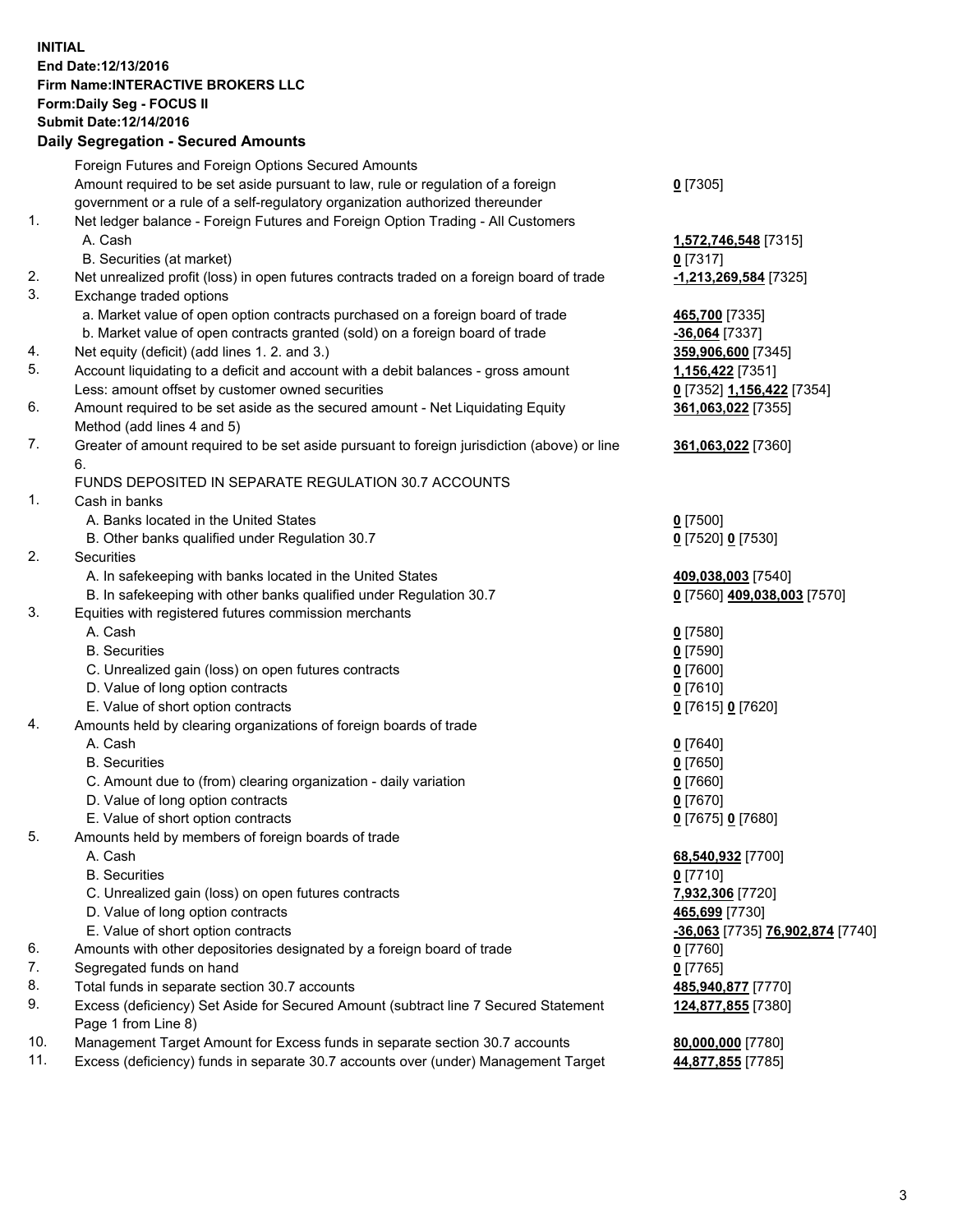**INITIAL End Date:12/13/2016 Firm Name:INTERACTIVE BROKERS LLC Form:Daily Seg - FOCUS II Submit Date:12/14/2016 Daily Segregation - Segregation Statement** SEGREGATION REQUIREMENTS(Section 4d(2) of the CEAct) 1. Net ledger balance A. Cash **3,309,466,352** [7010] B. Securities (at market) **0** [7020] 2. Net unrealized profit (loss) in open futures contracts traded on a contract market **-94,977,125** [7030] 3. Exchange traded options A. Add market value of open option contracts purchased on a contract market **126,287,785** [7032] B. Deduct market value of open option contracts granted (sold) on a contract market **-248,039,256** [7033] 4. Net equity (deficit) (add lines 1, 2 and 3) **3,092,737,756** [7040] 5. Accounts liquidating to a deficit and accounts with debit balances - gross amount **193,119** [7045] Less: amount offset by customer securities **0** [7047] **193,119** [7050] 6. Amount required to be segregated (add lines 4 and 5) **3,092,930,875** [7060] FUNDS IN SEGREGATED ACCOUNTS 7. Deposited in segregated funds bank accounts A. Cash **48,533,704** [7070] B. Securities representing investments of customers' funds (at market) **1,975,524,262** [7080] C. Securities held for particular customers or option customers in lieu of cash (at market) **0** [7090] 8. Margins on deposit with derivatives clearing organizations of contract markets A. Cash **21,965,718** [7100] B. Securities representing investments of customers' funds (at market) **1,383,293,031** [7110] C. Securities held for particular customers or option customers in lieu of cash (at market) **0** [7120] 9. Net settlement from (to) derivatives clearing organizations of contract markets **4,422,788** [7130] 10. Exchange traded options A. Value of open long option contracts **126,946,254** [7132] B. Value of open short option contracts **-248,700,733** [7133] 11. Net equities with other FCMs A. Net liquidating equity **0** [7140] B. Securities representing investments of customers' funds (at market) **0** [7160] C. Securities held for particular customers or option customers in lieu of cash (at market) **0** [7170] 12. Segregated funds on hand **0** [7150] 13. Total amount in segregation (add lines 7 through 12) **3,311,985,024** [7180] 14. Excess (deficiency) funds in segregation (subtract line 6 from line 13) **219,054,149** [7190] 15. Management Target Amount for Excess funds in segregation **155,000,000** [7194] **64,054,149** [7198]

16. Excess (deficiency) funds in segregation over (under) Management Target Amount Excess